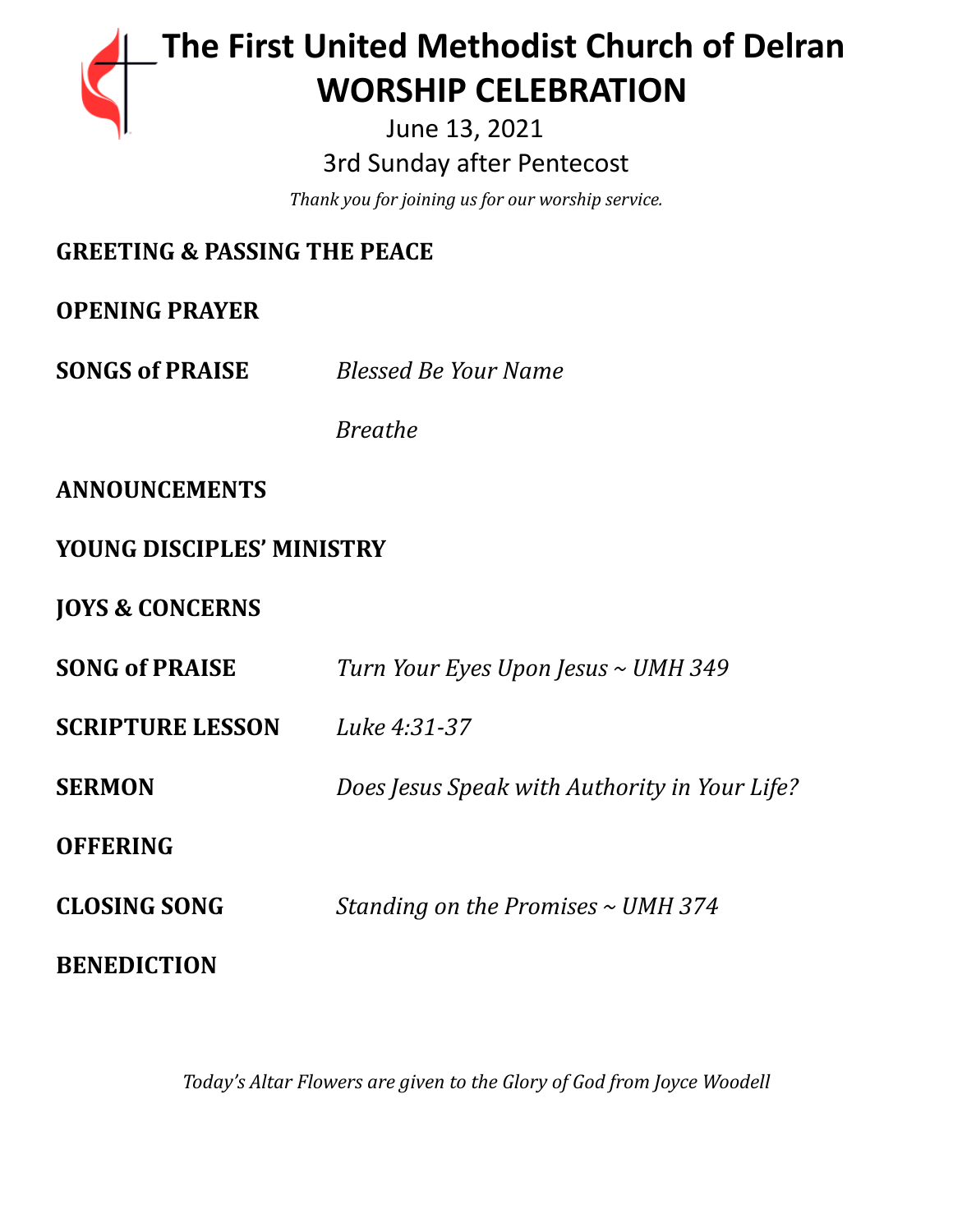

June 13, 2021

## **WORSHIP GOD**

- **Indoor Services** are in the Sanctuary on Sundays at 10AM. Masks are optional and social distancing between households are required. Nursery care is provided. Please check in on our website whether you are in person or online. The online service will be livestreamed from the Sanctuary at 10AM. Please prepare prayerfully & note the precautions & guidelines on our website, [delranumc.org](http://www.delranumc.org).
- **Sunday Service Check-in:** [Complete](https://forms.gle/M3ri1D2zXFtJRq2N6) this form to record your attendance for the online service.
- **Join the Service Online:** Please consult the church [website](http://www.delranumc.org) & [Facebook](https://www.facebook.com/FirstUnitedMethodistChurch.Delran) page for updates.
- **Sermon Archive:** Access previously recorded sermons on our [Youtube](https://www.youtube.com/results?search_query=delran+first+umc+channel) web page.
- **Giving Options**: Please mail your tithes & offerings to the First UMC of Delran, 32 Conrow Road, Delran, NJ 08075, or go to the church [website](http://www.delranumc.org) to *Donate with [Tithe.ly](https://tithe.ly/give?c=1379451)* or *[Donate](https://www.paypal.com/donate/?token=JgyQQyCzJSzuWb-4M_kVuUa8ORCkKdbhPebT-DwrySzFpiafxE6LsZCirp50sAsR0jT_60&country.x=US&locale.x=) with PayPal*.

## **NEW AND NOTEWORTHY**

- **● Sunday School Teachers** We are looking for help with Sunday School for the summer. Would you lead a class for one Sunday, or two? Please sign up on the bulletin board.
- **● The Kids' Summer Sundays** are going to be exciting! For five weeks, starting in July, the kids will be treated to a different activity each week. We're offering cooking lessons, art lessons, karate and more. We will need help with dinners for the attendees and with other positions, too. Look for more information, and a helping sign up sheet, coming out soon.
- **Thursday Changes** The office will be closed on Thursdays from July 17th through September 23rd as Katie, our Administrative Assistant, has Jury Duty. Also, the email usually sent out on Thursdays will go out on Fridays during that time.
- **● Ushers and Greeters** We're looking for people interested in greeting and ushering on Sunday mornings. Sign up on the bulletin board if you'd like to be on the rotating schedule.
- **● Altar Flowers** If you would like to purchase flowers for the Sunday Altar, sign up by filling out the information on the bulletin board in the Narthex. Regular flowers are \$10 per vase. Specialty arrangements can be ordered for a higher price. Questions? - talk to Katie Winner.
- **● Shop Rite Suzy** is alive and well. Our church makes a small income from your groceries when you purchase Shop Rite gift cards to shop with. You can purchase these gift cards at the church office T-Th 9-2. Outside office hours contact Shirley West at 856-461-5063. If you would be interested in "selling" cards after Sunday services, let Katie Winner know. Thanks.

## **FELLOWSHIP & GROWTH**

- **● Wednesday Morning Bible Study** has returned at 10:00am The group is focusing on *The Chosen,* a television drama based on the life of Jesus Christ, seen through the eyes of those who knew him. [Wednesday](https://us02web.zoom.us/j/83299668925?pwd=R09VZzEvellRdnpsemtaQzJocW1nUT09) [Zoom](https://us02web.zoom.us/j/83299668925?pwd=R09VZzEvellRdnpsemtaQzJocW1nUT09) Link. Pastor will be offering this study on Thursday evenings. [Thursday](https://us02web.zoom.us/j/86724526082?pwd=Yk1aT0N6ajRzcUF6KzdhT05VU0k3Zz09) Zoom Link.
- **● Ladybugs Bible Study** has finished their study. They will resume in the fall.
- **● Sunday Virtual Lounge:** Join the virtual lounge after service to say "hi" and catch up with others! Watch for the Zoom link on our **[Facebook](https://www.facebook.com/FirstUnitedMethodistChurch.Delran) page**. Any issues signing in, call or text Mary Melvin at 856-630-5831.
- **Thursday Bible Study** The group is focusing on *The Chosen,* a television drama based on the life of Jesus Christ, seen through the eyes of those who knew him. [Thursday](https://us02web.zoom.us/j/86724526082?pwd=Yk1aT0N6ajRzcUF6KzdhT05VU0k3Zz09) Zoom Link.
- **● YouTube Playlist:** [Click](https://www.youtube.com/watch?v=lJJQjFnX0nk&list=PL76HlEzH6SKYV7jHyH7qBV7M1G3TK8-OK) here to listen to the songs we will be singing throughout our services.
- **The Upper Room:** Access an electronic copy of the daily devotional. Here is the link for [May/June](https://destination-site-production.s3.amazonaws.com/covers/URE_May-June2021.pdf) 2021. Paper copies are available in the Narthex.
- **Support Group** Are you living childfree, not by choice? Consider meeting with others who can support you. In association with resolve - The National Infertility Association. Contact Joyce Woodell at [jaycee0382@gmail.com](mailto:jaycee0382@gmail.com) for more information.